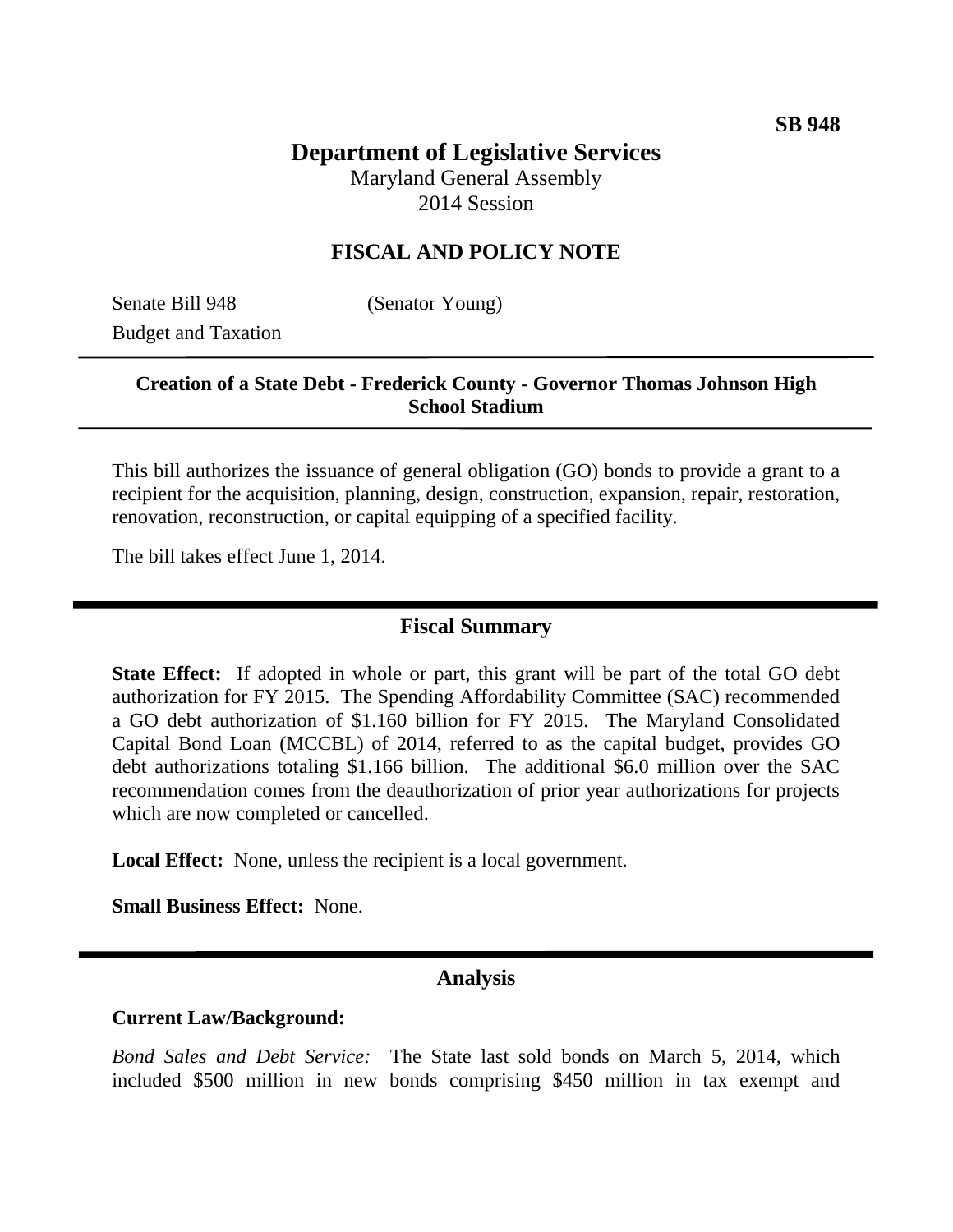\$50 million in taxable bonds in support of the State's capital program. The bonds were sold in separate series with a combined true interest cost of 2.77% over 15 years. The actual annual debt service cost is predicated upon the coupon rate achieved at the time the bonds were issued, which ranged from 0.7% to 5.0% for an average coupon rate of 4.14%. Therefore, annual State debt service is estimated to cost \$45.5 million based on the average coupon rate.

GO bonds authorized in a given year are not all issued the year in which they are authorized. The State Treasurer's Office estimates that just over half of the GO bonds authorized in a year are typically issued within the first two fiscal years. The Capital Debt Affordability Committee assumes bonds authorized in a given year will be fully issued over five years; specific issuances are 31% in the first year, 25% in the second year, 20% in the third year, 15% in the fourth year, and 9% in the fifth year. This delay in issuance results in a substantial lag between the time GO bonds are authorized and the time the bonds affect debt outstanding and debt service levels.

*Legislative Initiatives:* As introduced by the Governor, the MCCBL of 2014 earmarks \$15 million for legislative initiatives. However, because the General Assembly can both reduce and add to the capital budget, the budget committees may consider bond bill requests during the 2014 session in excess of the amount earmarked in the MCCBL as introduced by the Governor.

The bills listed below authorize the issuance of GO bonds to provide grants to various recipients for the acquisition, planning, design, construction, expansion, repair, restoration, renovation, reconstruction, and/or capital equipping of various facilities.

Most bills require either a "hard" or "soft" match as noted. Where no match is required, the term "grant" is indicated. A "hard" match means the recipient provides a dollar-for-dollar match of the State funds and does not expend the matching funds until after the effective date of the authorizing act. A "soft" match is any other type of match. Soft matches include the use of the value of the real property as the match, in-kind contributions such as materials or construction services, or funds expended prior to the effective date of the bill. A match key is provided immediately below the list of projects.

The list is organized into two categories: statewide bond bills and local bond bills. Within the local bond bill category, the projects are sorted first by the county in which the project is located and then alphabetically by project title. Most projects have both a House and a Senate bill.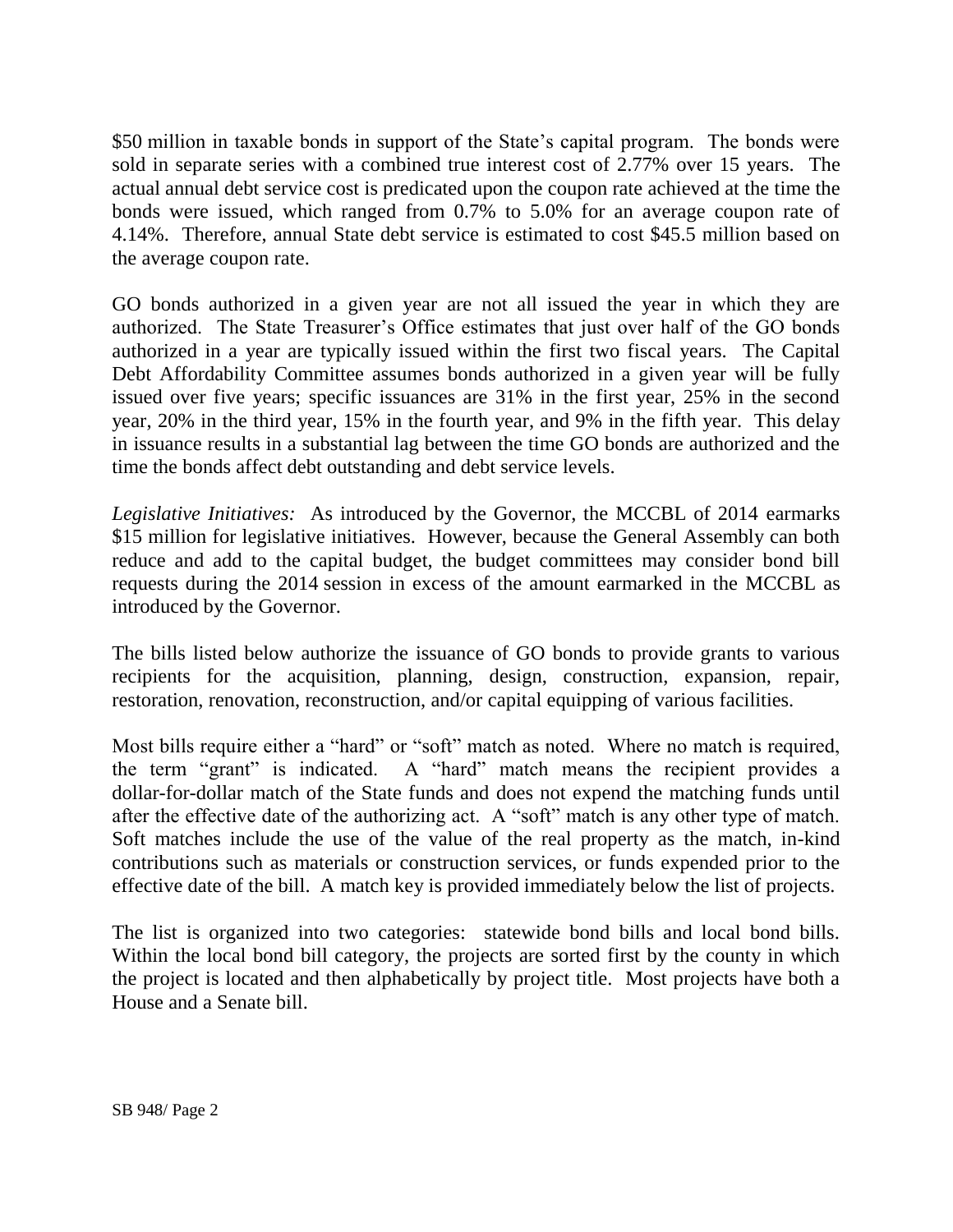# **2014 Session Bond Bills Introduced**

| $\mathbf{S}\mathbf{B}$ | <b>Sponsor</b>          | $\mathbf{H}\mathbf{B}$ | <b>Sponsor</b> | <b>Project</b>                                                                      | County                | <b>Request</b> | <b>Match</b> |  |  |  |  |
|------------------------|-------------------------|------------------------|----------------|-------------------------------------------------------------------------------------|-----------------------|----------------|--------------|--|--|--|--|
|                        | <b>Statewide</b>        |                        |                |                                                                                     |                       |                |              |  |  |  |  |
| 839                    | Colburn                 | 768                    | Cane           | <b>Benedictine School</b>                                                           | Statewide             | 250,000        | Soft(3)      |  |  |  |  |
| 1050                   | Klausmeier              | 1487                   | Love           | Camp Whippoorwill Living<br>Shoreline Project                                       | Statewide             | 250,000        | Soft(all)    |  |  |  |  |
| 1087                   | Mathias                 | 1131                   | Conway         | Delmar Public Library                                                               | Statewide             | 250,000        | Soft(all)    |  |  |  |  |
| 1045                   | Kasemeyer               | 1469                   | DeBoy          | Maryland Food Bank Creating<br>Capacity While Serving<br><b>Communities Project</b> | Statewide             | 500,000        | Hard         |  |  |  |  |
| 965                    | McFadden                | 1477                   | <b>Stukes</b>  | Prince Hall Grand Lodge                                                             | Statewide             | 300,000        | Grant        |  |  |  |  |
|                        | <b>Local Bond Bills</b> |                        |                |                                                                                     |                       |                |              |  |  |  |  |
| 599                    | Edwards                 | 689                    | Delegation     | Allegany County Animal Shelter<br>Adoption and Care Center                          | Allegany              | 250,000        | Soft(3)      |  |  |  |  |
| 531                    | Edwards                 | 516                    | Delegation     | Friends Aware Facility                                                              | Allegany              | 250,000        | Soft(all)    |  |  |  |  |
| 906                    | Astle                   | 8                      | <b>Busch</b>   | 1 Martin Street Renovation                                                          | Anne Arundel          | 250,000        | Hard         |  |  |  |  |
| 907                    | Astle                   | 107                    | <b>Busch</b>   | 206 West Social Enterprise Project                                                  | Anne Arundel          | 250,000        | Hard         |  |  |  |  |
| 488                    | Astle                   | 493                    | <b>Busch</b>   | Annapolis Police Department Firing Anne Arundel<br>Range                            |                       | 250,000        | Hard         |  |  |  |  |
| 1067                   | Astle                   | 1470                   | <b>Busch</b>   | <b>Bestgate Park</b>                                                                | Anne Arundel          | 150,000        | Soft(all)    |  |  |  |  |
| 22                     | DeGrange                | 1387                   | Sophocleus     | Calvary Food Bank                                                                   | Anne Arundel          | 75,000         | Soft(1)      |  |  |  |  |
| 1009                   | Astle                   | 1514                   | Costa          | Captain Avery Museum Window<br>Repair and Restoration                               | Anne Arundel          | 38,000         | Soft(2)      |  |  |  |  |
| 81                     | DeGrange                | 7                      | Beidle         | Chesapeake Arts Center                                                              | Anne Arundel          | 150,000        | Grant        |  |  |  |  |
| 878                    | DeGrange                | 586                    | Beidle         | Hospice of the Chesapeake<br><b>Renovation Phase II</b>                             | Anne Arundel          | 500,000        | Soft(all)    |  |  |  |  |
| 328                    | Astle                   | 1375                   | Costa          | Mayo Civic Association Project                                                      | Anne Arundel          | 50,000         | Grant        |  |  |  |  |
| 945                    | Astle                   | 627                    | Costa          | Southern High Softball Field<br>Improvements                                        | Anne Arundel          | 46,000         | Hard         |  |  |  |  |
| 1089                   | Astle                   | 984                    | Costa          | Southern Middle School and<br>Southern High School Improvements                     | Anne Arundel          | 100,000        | Hard         |  |  |  |  |
| 349                    | Astle                   | 1372                   | Costa          | The Arc of the Central Chesapeake<br>Region - Moreland Parkway Facility             | Anne Arundel          | 500,000        | Hard         |  |  |  |  |
| 497                    | Conway                  | 474                    | McIntosh       | 4500 Harford Road Development<br>Project                                            | <b>Baltimore City</b> | 500,000        | Soft(U,2,3)  |  |  |  |  |
| 971                    | Jones-<br>Rodwell       | 1395                   | <b>Stukes</b>  | Arena Players Project                                                               | <b>Baltimore City</b> | 750,000        | Soft(1)      |  |  |  |  |
| 501                    | Pugh                    | 886                    | Conaway        | <b>Baltimore Design School</b>                                                      | <b>Baltimore City</b> | 200,000        | Hard         |  |  |  |  |
| 942                    | Ferguson                | 848                    | McHale         | <b>Baltimore Museum of Industry</b><br>Capital Improvements                         | <b>Baltimore City</b> | 500,000        | Soft(1)      |  |  |  |  |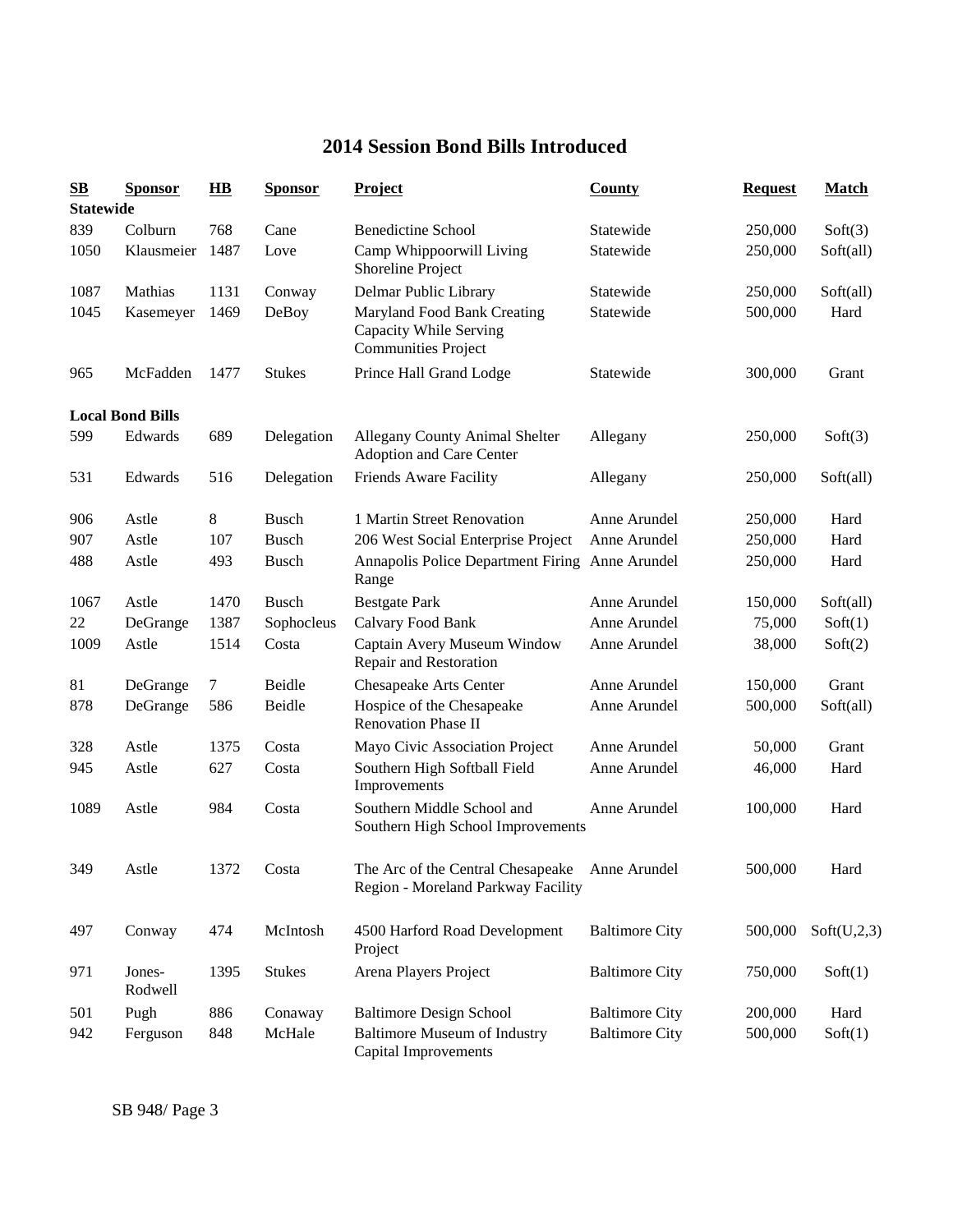| 1012 | Conway            | 1391 | M.<br>Washington   | <b>BARCO North Avenue Arts</b><br><b>Building</b>                                       | <b>Baltimore City</b> | 250,000 | Soft(all)   |
|------|-------------------|------|--------------------|-----------------------------------------------------------------------------------------|-----------------------|---------|-------------|
| 836  | Ferguson          | 1121 | Clippinger         | Chesapeake Shakespeare Company's Baltimore City<br>Downtown Theatre                     |                       | 500,000 | Hard        |
| 499  | Pugh              | 820  | <b>B.</b> Robinson | Coppin Heights Urban Revitalization Baltimore City<br>Project - Phase I                 |                       | 140,000 | Hard        |
| 744  | Ferguson          | 191  | Hammen             | Creative Alliance Project                                                               | <b>Baltimore City</b> | 250,000 | Soft(1)     |
| 1031 | Ferguson          |      |                    | <b>DHF Tech Center</b>                                                                  | <b>Baltimore City</b> | 15,000  | Soft(U,2)   |
| 500  | Pugh              | 613  | Conaway            | Druid Hill Park at Auchentoroly<br>Terrace                                              | <b>Baltimore City</b> | 100,000 | Hard        |
| 1019 | McFadden          | 1517 | Glenn              | East Baltimore Historical Library                                                       | <b>Baltimore City</b> | 250,000 | Soft(U,2)   |
| 680  | Conway            | 1500 | McIntosh           | Epiphany House & Micah House<br>Projects                                                | <b>Baltimore City</b> | 53,000  | Soft(U,2,3) |
| 491  | Jones-<br>Rodwell | 1379 | Haynes             | Everyman Theatre                                                                        | <b>Baltimore City</b> | 300,000 | Soft(3)     |
| 574  | Jones-<br>Rodwell | 1378 | Haynes             | Garrett-Jacobs Mansion                                                                  | <b>Baltimore City</b> | 300,000 | Soft(2,3)   |
| 996  | Gladden           | 1413 | Rosenberg          | Gaudenzia's Park Heights Facility<br>Renovation                                         | <b>Baltimore City</b> | 500,000 | Hard        |
| 855  | Conway            | 684  | McIntosh           | <b>Greenmount Construction Jobs</b><br><b>Training Center</b>                           | <b>Baltimore City</b> | 200,000 | Soft(U,1,2) |
| 837  | Ferguson          | 513  | Hammen             | Habitat for Humanity of the<br>Chesapeake                                               | <b>Baltimore City</b> | 250,000 | Hard        |
| 492  | Jones-<br>Rodwell | 826  | Haynes             | Kappa Alpha Psi Youth and<br><b>Community Center</b>                                    | <b>Baltimore City</b> | 350,000 | Soft(all)   |
| 962  | Ferguson          | 1134 | Clippinger         | Leadenhall Community Outreach<br>Center                                                 | <b>Baltimore City</b> | 250,000 | Soft(all)   |
| 175  | Gladden           | 400  | Oaks               | Orianda Mansion Preservation                                                            | <b>Baltimore City</b> | 500,000 | Soft(2)     |
| 853  | Conway            | 1499 | McIntosh           | Rita R. Church Foundation & Teach Baltimore City<br><b>Educate Assist Mentor Office</b> |                       | 100,000 | Soft(1,2)   |
| 502  | Pugh              | 497  | Tarrant            | Skatepark of Baltimore at Roosevelt Baltimore City<br>Park                              |                       | 150,000 | Soft(1,2)   |
| 498  | Conway            | 1498 | McIntosh           | SS Philip and James Church Hall<br>Renovation and Repair                                | <b>Baltimore City</b> | 40,000  | Hard        |
| 743  | Ferguson          | 200  | Hammen             | The Peale Center for Baltimore<br>History and Architecture                              | <b>Baltimore City</b> | 250,000 | Hard        |
|      |                   | 1537 | Mitchell           | <b>Upton Planning Committee Project</b>                                                 | <b>Baltimore City</b> | 50,000  | Soft(U,2)   |
|      |                   | 1505 | Haynes             | Winchester Street Potter's House                                                        | <b>Baltimore City</b> | 500,000 | Soft(all)   |
| 1100 | Kasemeyer         |      | Malone             | <b>Arbutus Recreation Center Project</b>                                                | Baltimore             | 30,000  | Hard        |
| 1042 | Stone             | 979  | Olszewski          | Chesapeake High Stadium                                                                 | <b>Baltimore</b>      | 87,000  | Hard        |
| 150  | Stone             | 225  | Olszewski          | Dundalk Renaissance Office and<br><b>Incubator Project</b>                              | <b>Baltimore</b>      | 175,000 | Soft(1,3)   |
|      | Zirkin            | 110  | Cardin             | Greenspring Montessori School                                                           | Baltimore             | 200,000 | Hard        |
| 1028 | Zirkin            | 828  | Stein              | Jewish Community Services<br><b>Alternative Living Units</b>                            | <b>Baltimore</b>      | 50,000  | Hard        |
| 1072 | Klausmeier 498    |      | <b>Bromwell</b>    | Kingsville Volunteer Fire Company Baltimore                                             |                       | 500,000 | Soft(3)     |
|      | SB 948/ Page 4    |      |                    |                                                                                         |                       |         |             |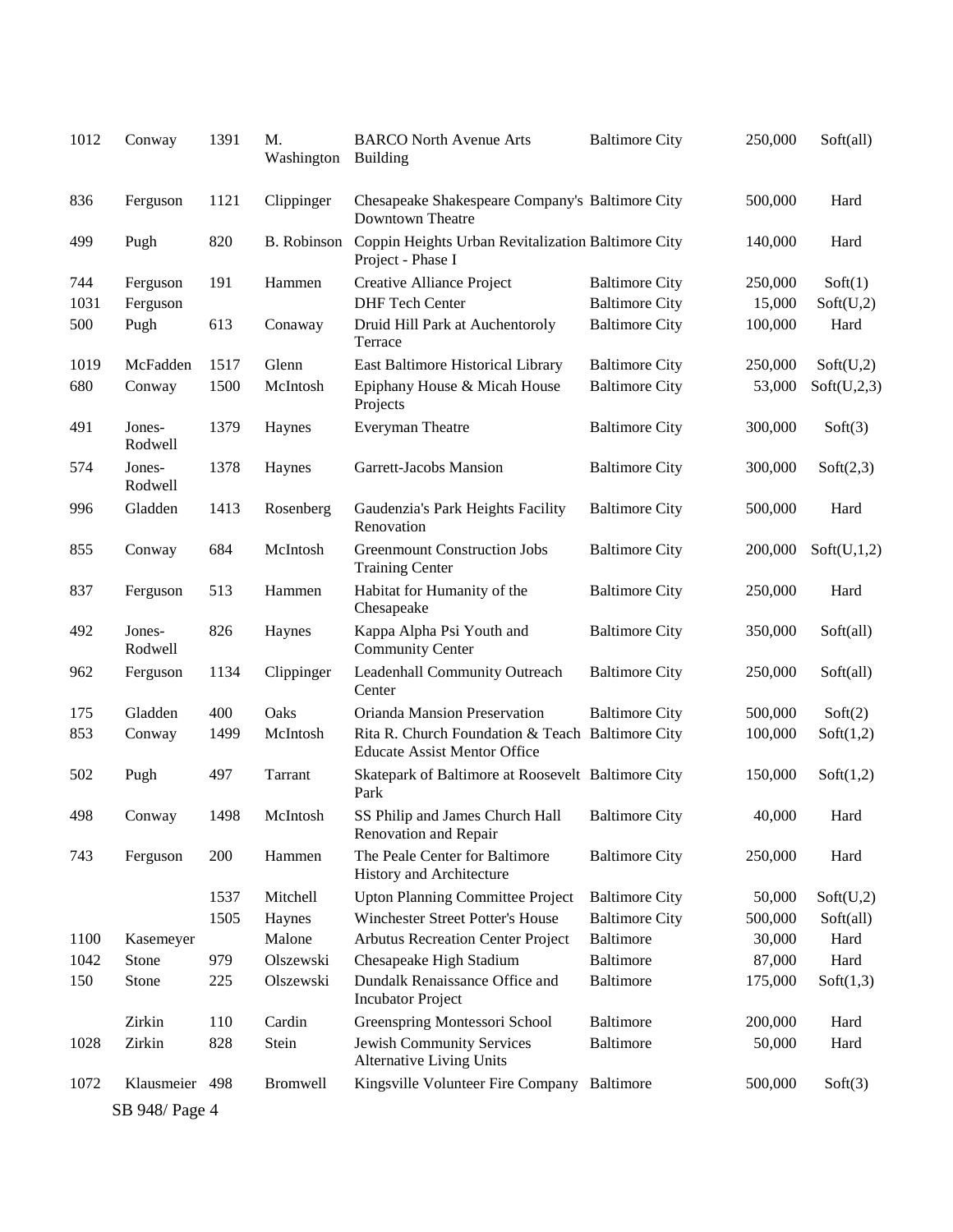| 968  | Kasemeyer                     | 1096 | DeBoy      | Leadership Through Athletics                                                       | Baltimore  | 65,000  | Soft(1)     |
|------|-------------------------------|------|------------|------------------------------------------------------------------------------------|------------|---------|-------------|
| 623  | <b>Brochin</b>                | 588  | Aumann     | Lutherville Volunteer Fire Company Baltimore<br><b>Station Expansion</b>           |            | 250,000 | Hard        |
| 943  | <b>Brochin</b>                | 507  | Lafferty   | Towson High School Stadium                                                         | Baltimore  | 55,000  | Hard        |
| 489  | Kelley                        | 518  | Jones      | Youth in Transition School                                                         | Baltimore  | 350,000 | Hard        |
| 291  | Miller                        |      |            | Bayfront Park and Sculptural Garden Calvert                                        |            | 100,000 | Soft(all)   |
| 597  | Peters                        |      |            | <b>End Hunger Warehouse</b>                                                        | Calvert    | 100,000 | Soft(all)   |
| 760  | Colburn                       | 1374 | Eckardt    | Old Caroline High School Phase II                                                  | Caroline   | 200,000 | Soft(U,all) |
| 559  | Carroll<br>County<br>Senators | 369  | Delegation | The Arc of Carroll County Building Carroll<br>Renovation                           |            | 500,000 | Soft(2)     |
|      |                               | 1507 | Rudolph    | Department of Parks and Recreation Cecil<br>Project                                |            | 150,000 | Soft(2)     |
|      |                               | 1175 | Rudolph    | Historic Tome School                                                               | Cecil      | 150,000 | Soft(all)   |
| 526  | Middleton                     | 611  | Delegation | Lifestyles Homeless Services Center Charles                                        |            | 100,000 | Soft(2,3)   |
| 528  | Middleton                     | 519  | Delegation | Lions Camp Merrick                                                                 | Charles    | 150,000 | Soft(1)     |
|      | Miller                        | 1095 | Proctor    | Piscataway Indian Museum                                                           | Charles    | 100,000 | Grant       |
| 133  | Miller                        |      |            | Rich Hill Farm House                                                               | Charles    | 500,000 | Soft(all)   |
| 762  | Colburn                       | 594  | Eckardt    | Chesapeake Grove Senior Housing<br>and Intergenerational Center                    | Dorchester | 175,000 | Soft(1)     |
| 202  | Colburn                       | 192  | Cane       | Choptank River Lighthouse Museum Dorchester<br><b>Artifact Acquisition Project</b> |            | 50,000  | Soft(3)     |
| 896  | <b>Brinkley</b>               | 892  | Clagett    | 15sq Arts Center                                                                   | Frederick  | 600,000 | Soft(1,3)   |
| 949  | Young                         |      |            | Barbara Hauer Fritchie Foundation<br>Facility                                      | Frederick  | 90,000  | Hard        |
|      |                               | 267  | Clagett    | <b>Culler Lake Stormwater</b><br>Management Project                                | Frederick  | 375,000 | Soft(2)     |
| 992  | <b>Brinkley</b>               |      |            | Forgeman's House Renovation                                                        | Frederick  | 168,000 | Soft(all)   |
| 948  | Young                         | 1376 | Hogan      | Governor Thomas Johnson High<br>School Stadium                                     | Frederick  | 50,000  | Grant       |
| 400  | Young                         | 340  | Clagett    | <b>Unified Community Connections</b><br><b>Adult Day Habilitation Facility</b>     | Frederick  | 180,000 | Soft(1)     |
| 532  | Edwards                       | 515  | Delegation | <b>Christian Crossing Thrift Shop</b>                                              | Garrett    | 190,000 | Soft(all)   |
| 598  | Edwards                       | 987  | Delegation | <b>HART</b> Animal Center                                                          | Garrett    | 150,000 | Hard        |
|      |                               | 1439 | James      | <b>Edgewood Community Support</b><br><b>Center Facility Completion</b>             | Harford    | 50,000  | Grant       |
|      |                               | 649  | James      | Havre de Grace Maritime Museum                                                     | Harford    | 75,000  | Hard        |
|      |                               | 648  | James      | Havre de Grace Opera House<br>Renovation                                           | Harford    | 250,000 | Soft(3)     |
|      |                               | 644  | James      | Historical Society of Harford County Harford<br><b>Facility Restoration</b>        |            | 200,000 | Soft(2,3)   |
| 1052 | Jennings                      | 1219 | Impallaria | Ladew Topiary Gardens                                                              | Harford    | 500,000 | Hard        |
|      | SB 948/ Page 5                |      |            |                                                                                    |            |         |             |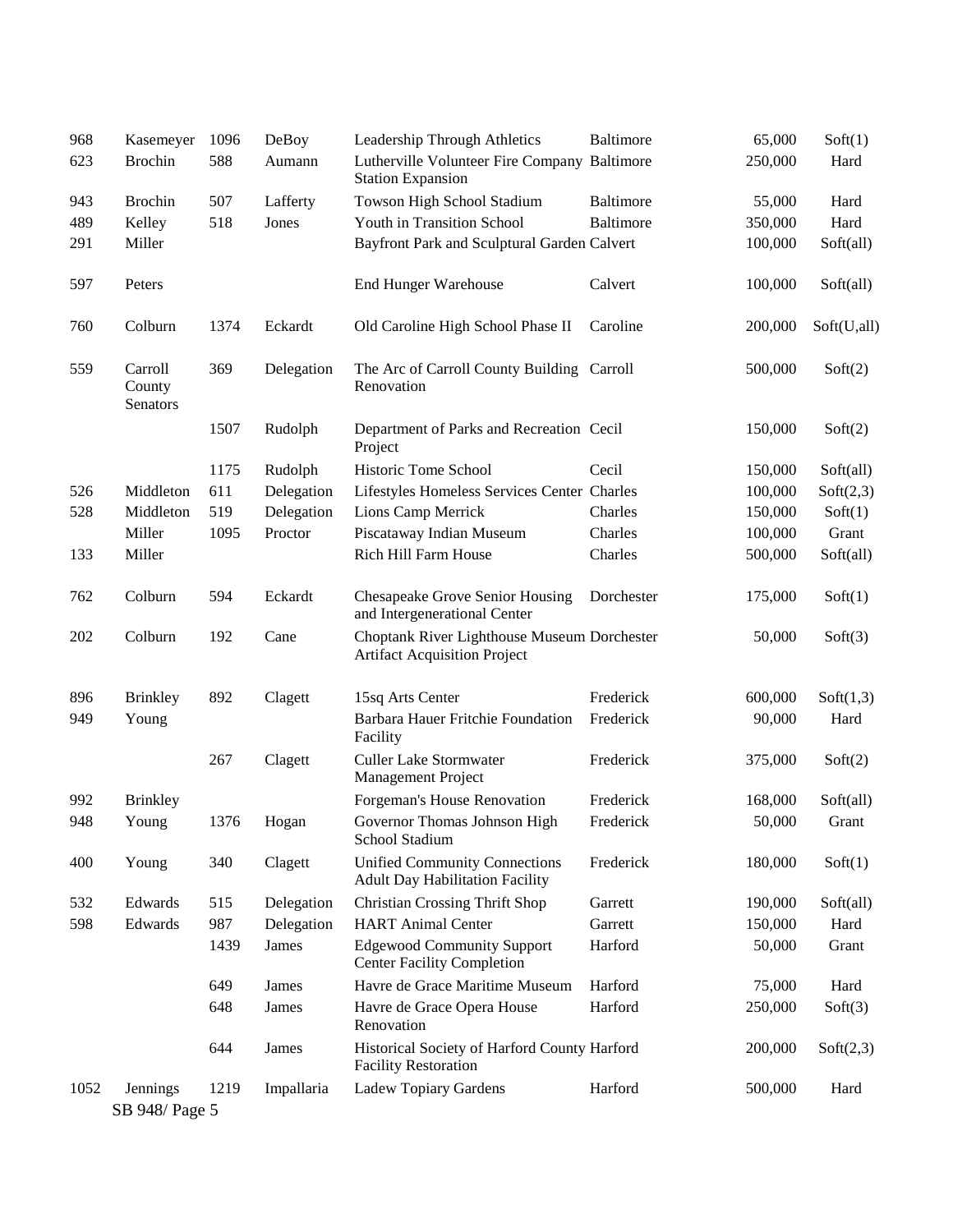| 643  | Howard<br>County<br>Senators | 456  | Delegation | <b>Community Action Council Food</b><br><b>Bank Facility</b>         | Howard     | 250,000 | Hard        |
|------|------------------------------|------|------------|----------------------------------------------------------------------|------------|---------|-------------|
| 427  | Howard<br>County<br>Senators | 466  | Delegation | Day Resource Center                                                  | Howard     | 575,000 | Hard        |
| 426  | Howard<br>County<br>Senators | 449  | Delegation | <b>Head Start Program Retrofitting</b>                               | Howard     | 200,000 | Hard        |
| 425  | Howard<br>County<br>Senators | 455  | Delegation | Historic Belmont Property and<br>Historic Garden Restoration         | Howard     | 125,000 | Hard        |
| 424  | Howard<br>County<br>Senators | 470  | Delegation | <b>Shaded Structures for Playgrounds</b>                             | Howard     | 200,000 | Hard        |
| 258  | Manno                        | 496  | Cullison   | Ann L. Bronfman Center                                               | Montgomery | 125,000 | Hard        |
| 393  | Frosh                        | 749  | Lee        | <b>Bethesda Graceful Growing</b><br><b>Together Community Center</b> | Montgomery | 250,000 | Hard        |
| 551  | Raskin                       | 508  | Hixson     | <b>Black Box Theater</b>                                             | Montgomery | 100,000 | Grant       |
| 954  | Forehand                     | 1102 | Barve      | <b>Casey Community Center</b>                                        | Montgomery | 130,000 | Hard        |
| 1073 | Forehand                     | 744  | Gilchrist  | F. Scott Fitzgerald Theater ADA<br>Parking and Access Improvements   | Montgomery | 250,000 | Hard        |
| 955  | Forehand                     | 1519 | Gilchrist  | Family Services, Inc. Expansion                                      | Montgomery | 150,000 | Hard        |
| 663  | Manno                        | 900  | Kramer     | <b>Homecrest House</b>                                               | Montgomery | 60,000  | Soft(2,3)   |
| 392  | Frosh                        | 750  | Lee        | <b>Imagination Stage HVAC System</b>                                 | Montgomery | 200,000 | Hard        |
| 303  | Raskin                       | 152  | Hixson     | <b>Inter-Generational Center Expansion Montgomery</b>                |            | 400,000 | Hard        |
| 323  | Frosh                        | 751  | Lee        | Jewish Social Service Agency<br>Montrose Office Renovation           | Montgomery | 260,000 | Hard        |
| 675  | King                         | 1117 | Barve      | MdBio STEM Education Equipment Montgomery<br>Project                 |            | 200,000 | Soft(2,3)   |
| 917  | Manno                        | 1478 | Cullison   | Melvin J. Berman Hebrew Academy Montgomery                           |            | 65,000  | Soft(U,all) |
| 957  | Forehand                     | 1438 | Barve      | Metropolitan Ballet Theatre<br>Relocation and Expansion              | Montgomery | 60,000  | Hard        |
| 780  | Montgomery 894               |      | Luedtke    | <b>Muslim Community Center</b>                                       | Montgomery | 350,000 | Soft(all)   |
| 842  | Montgomery 981               |      | Zucker     | <b>Olney Theatre Center</b>                                          | Montgomery | 150,000 | Soft(1,3)   |
| 187  | Feldman                      | 780  | A. Miller  | Potomac Community Recreation<br>Center                               | Montgomery | 100,000 | Hard        |
| 506  | Feldman                      | 504  | Dumais     | <b>Potomac Community Resources</b><br>Home                           | Montgomery | 500,000 | Soft(1)     |
| 550  | Raskin                       | 334  | Hixson     | Pyramid Atlantic Art Center                                          | Montgomery | 250,000 | Hard        |
| 958  | Forehand                     | 745  | Gilchrist  | Rockville Science Center                                             | Montgomery | 100,000 | Soft(2)     |
| 841  | Montgomery 982               |      | Zucker     | <b>Sandy Spring Museum</b>                                           | Montgomery | 90,000  | Soft(2,3)   |
| 783  | Montgomery 501               |      | Kaiser     | Sandy Spring VFD Station 40<br>Expansion                             | Montgomery | 150,000 | Hard        |

SB 948/ Page 6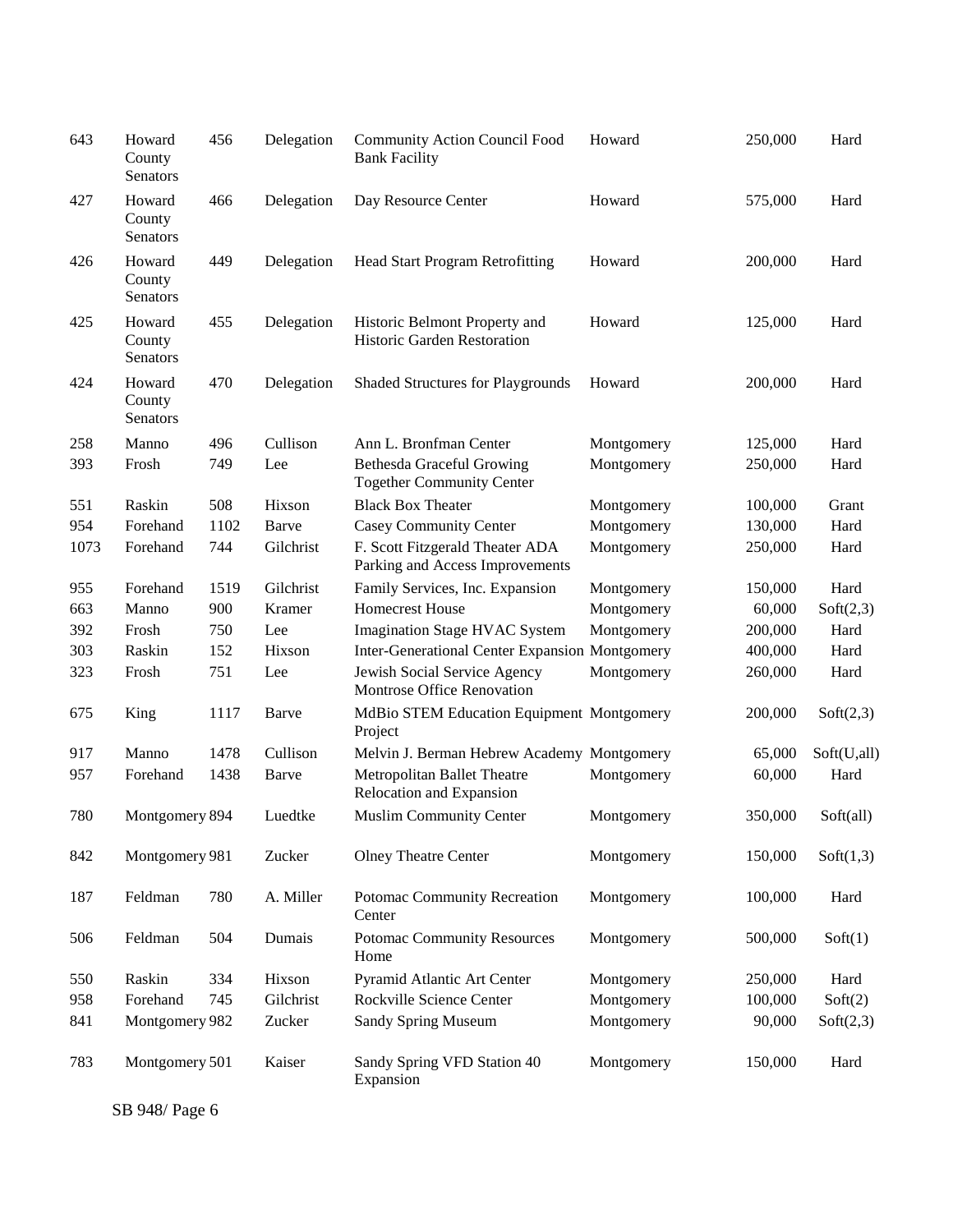| 983  | Manno    | 899  | Kramer              | Second Chance Wildlife Center                                              | Montgomery      | 250,000   | Hard      |
|------|----------|------|---------------------|----------------------------------------------------------------------------|-----------------|-----------|-----------|
| 357  | Feldman  | 620  | Fraser-<br>Hidalgo  | Seneca Store Restoration                                                   | Montgomery      | 200,000   | Soft(1)   |
| 984  | Manno    | 706  | Arora               | <b>Silver Spring Learning Center</b><br>Expansion                          | Montgomery      | 150,000   | Hard      |
| 1078 | Raskin   | 1443 | Hucker              | Silver Spring Volunteer Fire<br>Department Station #16                     | Montgomery      | 2,500,000 | Hard(U)   |
| 563  | Madaleno | 983  | Hixson              | Strathmore Hall Addition and<br><b>Mansion Repairs</b>                     | Montgomery      | 3,500,000 | Hard(U)   |
| 649  | Madaleno | 1394 |                     | Waldstreicher The Writer's Center                                          | Montgomery      | 300,000   | Hard      |
| 304  | Raskin   | 317  | Hixson              | University Gardens Senior<br>Apartments                                    | Montgomery      | 450,000   | Hard      |
| 650  | Madaleno | 587  |                     | Waldstreicher Warner Manor                                                 | Montgomery      | 400,000   | Soft(1)   |
| 517  | Pinsky   | 506  | Gaines              | Art Works Now Project                                                      | Prince George's | 250,000   | Hard      |
| 668  | Ramirez  | 494  | <b>Summers</b>      | <b>Bladensburg Road Economic</b><br>Development Project                    | Prince George's | 150,000   | Hard      |
|      |          | 1448 | Valentino-<br>Smith | Bowie Boys and Girls Club Pole<br><b>Barn Structure</b>                    | Prince George's | 100,000   | Hard      |
| 510  | Peters   | 824  | Holmes              | <b>Bowie Gymnasium Roof</b><br>Replacement                                 | Prince George's | 130,000   | Hard      |
| 242  | Ramirez  | 597  | Niemann             | <b>Brentwood Town Center Project</b>                                       | Prince George's | 200,000   | Hard      |
| 705  | Benson   | 1113 | Swain               | Capitol Heights Public Works<br>Facility                                   | Prince George's | 100,000   | Hard(U)   |
| 511  | Peters   | 654  | Hubbard             | <b>Dinosaur Park Improvements</b>                                          | Prince George's | 25,000    | Soft(all) |
| 1047 | Currie   | 1464 | Davis               | District Heights Family and Youth<br>Services Bureau Facility Project      | Prince George's | 250,000   | Soft(1,2) |
| 373  | Currie   | 1178 | Walker              | <b>Educare Resource Center</b>                                             | Prince George's | 250,000   | Soft(1,2) |
| 402  | Ramirez  | 1501 | <b>Ivey</b>         | Elizabeth Seton High School Sports<br><b>Facilities Renovation</b>         | Prince George's | 250,000   | Hard      |
| 541  | Muse     |      | Walker              | Experience Salubria Project                                                | Prince George's | 80,000    | Hard      |
| 704  | Benson   | 1128 | Swain               | Fairmount Heights Municipal Center Prince George's                         |                 | 500,000   | Soft(1)   |
|      |          | 1455 | V. Turner           | Forest Heights Town Hall<br>Renovation                                     | Prince George's | 130,000   | Soft(all) |
| 19   | Peters   |      |                     | Green Branch Athletic Complex<br>Lacrosse Field Dome                       | Prince George's | 250,000   | Soft(all) |
| 516  | Pinsky   | 502  | Gaines              | Historic Greenbelt Theater                                                 | Prince George's | 200,000   | Hard      |
| 524  | Peters   | 819  | Valentino-<br>Smith | Knights of St. John Hall                                                   | Prince George's | 60,000    | Soft(all) |
| 406  | Rosapepe | 503  | <b>Barnes</b>       | Laurel Armory-Anderson & Murphy Prince George's<br><b>Community Center</b> |                 | 150,000   | Hard      |
|      | Rosapepe | 605  |                     | Pena-Melnyk Laurel Boys and Girls Club                                     | Prince George's | 200,000   | Soft(1,2) |
| 405  | Rosapepe | 685  | Frush               | Laurel Park Path System<br>Improvements                                    | Prince George's | 300,000   | Hard      |

SB 948/ Page 7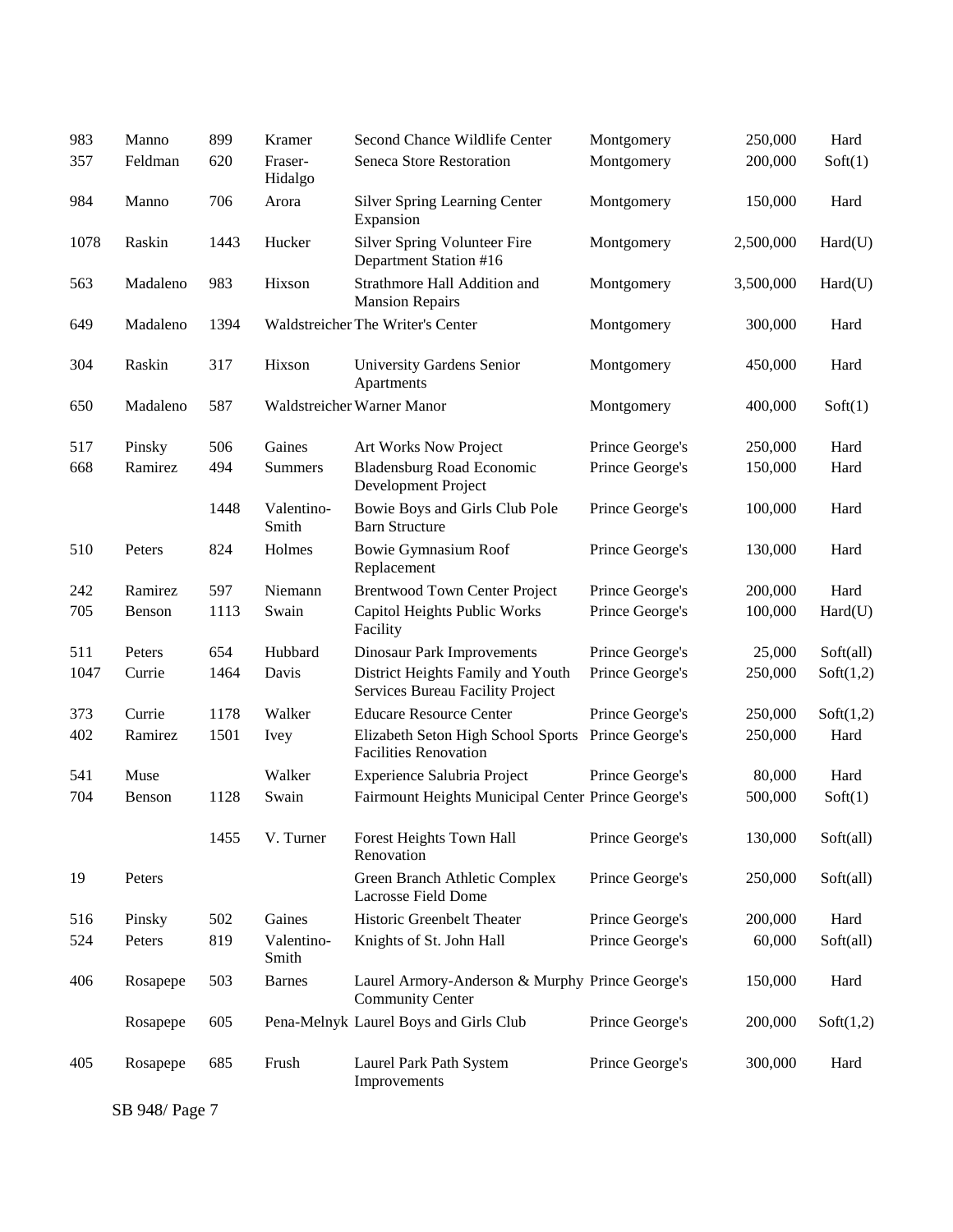| 462  | Pinsky  | 505  | Gaines          | New Carrollton Playground and<br>Open Space Project                       | Prince George's | 100,000 | Soft(U,1,2) |
|------|---------|------|-----------------|---------------------------------------------------------------------------|-----------------|---------|-------------|
| 1076 | Currie  | 663  | <b>Braveboy</b> | Olde Mill Community and Teaching Prince George's<br>Center                |                 | 250,000 | Soft(all)   |
|      |         | 1414 | Vaughn          | Palmer Park Boys & Girls Club                                             | Prince George's | 50,000  | Grant       |
| 995  | Ramirez | 1460 | <b>Summers</b>  | Redevelopment of 4510 41st Avenue Prince George's<br>and 4516 41st Avenue |                 | 150,000 | Soft(1,2)   |
| 518  | Pinsky  | 514  | Gaines          | Riverdale Welcome Center                                                  | Prince George's | 400,000 | Hard(U)     |
| 346  | Muse    |      |                 | Southern Friendship Health and<br><b>Wellness Campus</b>                  | Prince George's | 150,000 | Soft(1,2)   |
| 770  | Dyson   | 989  | Wood            | Firemen's Heritage Museum                                                 | St. Mary's      | 200,000 | Soft(1,2)   |
| 351  | Dyson   | 1099 | Bohanan         | St. Peter Claver Museum of St.<br>Inigoes, Maryland                       | St. Mary's      | 45,000  | Grant       |
| 255  | Colburn | 237  | Cane            | <b>Easton Head Start Center</b>                                           | Talbot          | 75,000  | Soft(3)     |
| 759  | Colburn | 753  | Eckardt         | <b>Oyster House Project</b>                                               | Talbot          | 100,000 | Hard(U)     |
|      |         | 1468 | Donoghue        | Boys and Girls Club of Washington<br>County at Noland Village             | Washington      | 250,000 | Hard        |
|      |         | 948  | Donoghue        | Day-Habilitation Building                                                 | Washington      | 300,000 | Soft(3)     |
|      |         | 1536 | Donoghue        | Deafnet Parking Lot Expansion                                             | Washington      | 125,000 | Hard        |
| 569  | Shank   | 626  | Donoghue        | Doey's House Initiative                                                   | Washington      | 250,000 | Soft(2)     |
|      |         | 1240 | Donoghue        | The Maryland Theatre                                                      | Washington      | 750,000 | Hard        |
| 938  | Mathias | 757  | Conway          | Tri-County Multi-Purpose Center                                           | Wicomico        | 100,000 | Hard        |
| 937  | Mathias | 758  | Conway          | Willards Lions Club                                                       | Wicomico        | 55,000  | Grant       |
| 549  | Mathias | 752  | Conway          | <b>YMCA</b> of the Chesapeake                                             | Wicomico        | 300,000 | Hard        |

#### **\$38,837,000**

Match Key:  $1 = Real Property$  $2 = In$ -kind Contributions 3 = Prior Expenditures  $4 =$  Unequal

# **Additional Information**

#### **Prior Introductions:** None.

**Cross File:** HB 1376 (Delegate Hogan) - Appropriations.

**Information Source(s):** Department of Legislative Services

**Fiscal Note History:** First Reader - March 6, 2014 bnd/ljm